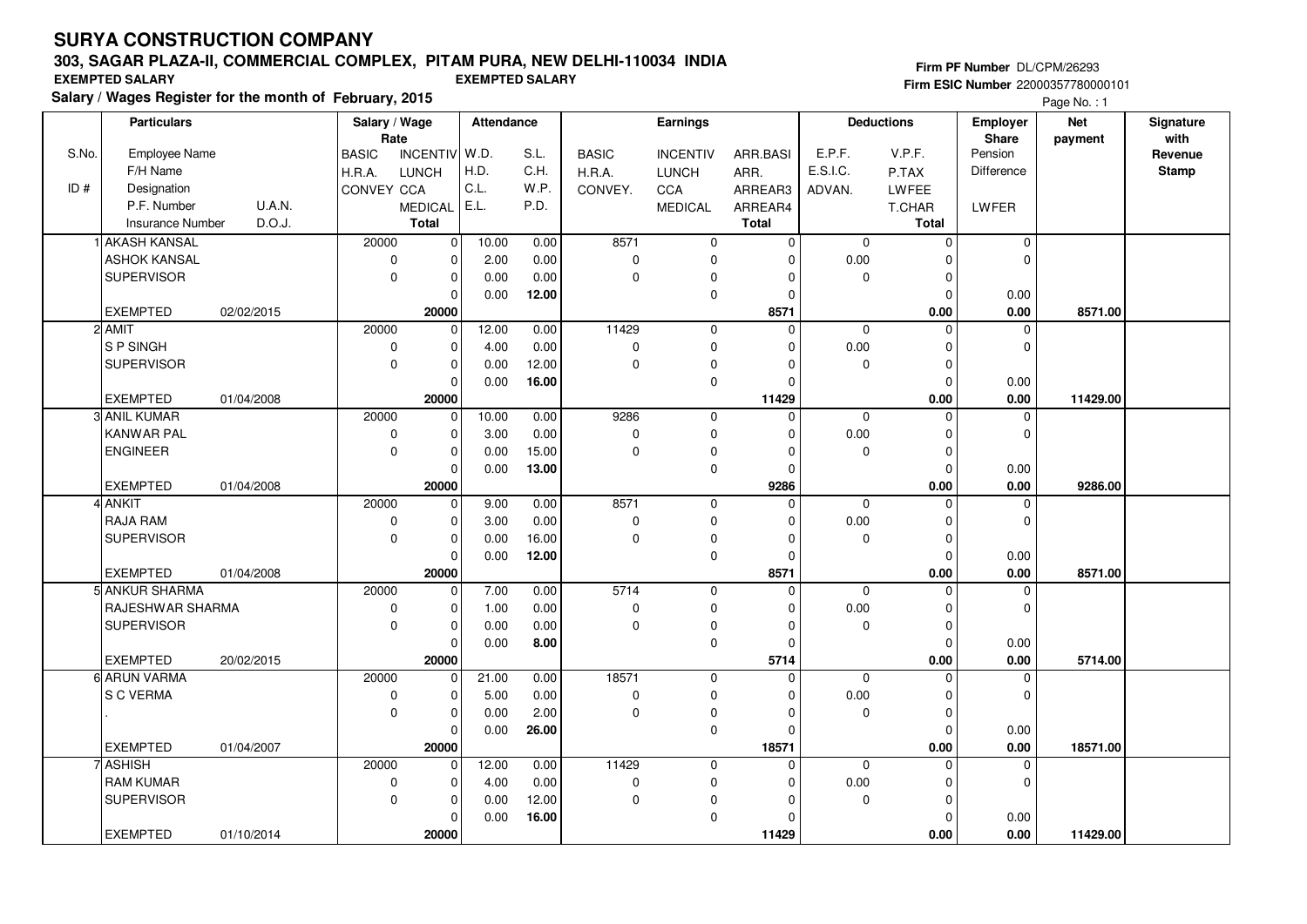## **303, SAGAR PLAZA-II, COMMERCIAL COMPLEX, PITAM PURA, NEW DELHI-110034 INDIA**

**Salary / Wages Register for the month of February, 2015 EXEMPTED SALARY EXEMPTED SALARY**

#### **Firm PF Number** DL/CPM/26293 **Firm ESIC Number** 22000357780000101

|       | <b>Particulars</b>    |            |              | Salary / Wage<br>Rate |       | Attendance |              | <b>Earnings</b> |                | <b>Deductions</b> |              | <b>Employer</b>  | <b>Net</b> | Signature<br>with |
|-------|-----------------------|------------|--------------|-----------------------|-------|------------|--------------|-----------------|----------------|-------------------|--------------|------------------|------------|-------------------|
| S.No. | <b>Employee Name</b>  |            | <b>BASIC</b> | INCENTIV W.D.         |       | S.L.       | <b>BASIC</b> | <b>INCENTIV</b> | ARR.BASI       | E.P.F.            | V.P.F.       | Share<br>Pension | payment    | Revenue           |
|       | F/H Name              |            | H.R.A.       | LUNCH                 | H.D.  | C.H.       | H.R.A.       | <b>LUNCH</b>    | ARR.           | E.S.I.C.          | P.TAX        | Difference       |            | <b>Stamp</b>      |
| ID#   | Designation           |            | CONVEY CCA   |                       | C.L.  | W.P.       | CONVEY.      | CCA             | ARREAR3        | ADVAN.            | <b>LWFEE</b> |                  |            |                   |
|       | P.F. Number           | U.A.N.     |              | <b>MEDICAL</b>        | E.L.  | P.D.       |              | <b>MEDICAL</b>  | ARREAR4        |                   | T.CHAR       | LWFER            |            |                   |
|       | Insurance Number      | D.O.J.     |              | <b>Total</b>          |       |            |              |                 | <b>Total</b>   |                   | Total        |                  |            |                   |
|       | 8 ASHOK KUMAR         |            | 20000        | $\mathbf 0$           | 11.00 | 0.00       | 10714        | 0               | $\overline{0}$ | $\mathbf 0$       | $\mathbf 0$  | $\mathbf 0$      |            |                   |
|       | <b>SIYA RAM</b>       |            | $\pmb{0}$    | 0                     | 4.00  | 0.00       | 0            | $\mathbf 0$     | $\mathbf 0$    | 0.00              | $\mathbf 0$  | $\Omega$         |            |                   |
|       | <b>SUPERVISOR</b>     |            | $\Omega$     | $\mathbf 0$           | 0.00  | 13.00      | $\mathbf 0$  | $\mathbf 0$     | $\Omega$       | $\Omega$          | $\mathbf 0$  |                  |            |                   |
|       |                       |            |              | $\Omega$              | 0.00  | 15.00      |              | $\mathbf 0$     | $\Omega$       |                   | $\mathbf 0$  | 0.00             |            |                   |
|       | <b>EXEMPTED</b>       | 01/04/2011 |              | 20000                 |       |            |              |                 | 10714          |                   | 0.00         | 0.00             | 10714.00   |                   |
|       | 9 BALJEET             |            | 20000        | $\overline{0}$        | 20.00 | 0.00       | 17857        | $\mathbf 0$     | $\mathbf 0$    | $\mathbf 0$       | $\mathbf 0$  | $\mathbf 0$      |            |                   |
|       | <b>SURJAN SINGH</b>   |            | 0            | $\mathbf 0$           | 5.00  | 0.00       | 0            | $\mathbf 0$     | 0              | 0.00              | $\mathbf 0$  | 0                |            |                   |
|       | <b>SUPERVISOR</b>     |            | 0            | $\mathbf 0$           | 0.00  | 3.00       | $\mathbf 0$  | $\mathbf 0$     | $\Omega$       | 0                 | $\mathbf 0$  |                  |            |                   |
|       |                       |            |              | $\mathbf 0$           | 0.00  | 25.00      |              | $\mathbf 0$     | $\mathbf 0$    |                   | $\mathbf 0$  | 0.00             |            |                   |
|       | <b>EXEMPTED</b>       | 01/04/2008 |              | 20000                 |       |            |              |                 | 17857          |                   | 0.00         | 0.00             | 17857.00   |                   |
|       | 10 D K ARMAUGHAM      |            | 20000        | $\mathbf 0$           | 21.00 | 0.00       | 18571        | $\mathbf 0$     | $\mathbf 0$    | $\mathbf 0$       | $\mathbf 0$  | $\mathbf 0$      |            |                   |
|       | KAVERICHATI           |            | $\pmb{0}$    | $\mathbf 0$           | 5.00  | 0.00       | 0            | $\mathbf 0$     | $\Omega$       | 0.00              | $\mathbf 0$  | 0                |            |                   |
|       | <b>SUPERVISOR</b>     |            | $\Omega$     | $\mathbf{0}$          | 0.00  | 2.00       | $\mathbf 0$  | $\mathbf 0$     | $\Omega$       | $\Omega$          | $\mathbf 0$  |                  |            |                   |
|       |                       |            |              | $\mathbf 0$           | 0.00  | 26.00      |              | $\mathbf 0$     | $\mathbf 0$    |                   | $\mathbf 0$  | 0.00             |            |                   |
|       | <b>EXEMPTED</b>       | 01/10/2014 |              | 20000                 |       |            |              |                 | 18571          |                   | 0.00         | 0.00             | 18571.00   |                   |
|       | 11 DEEPAK KUMAR VERMA |            | 20000        | $\mathbf 0$           | 8.00  | 0.00       | 7143         | $\mathbf 0$     | $\Omega$       | $\mathbf 0$       | $\mathbf 0$  | 0                |            |                   |
|       | PHOOL SINGH           |            | $\mathbf 0$  | $\pmb{0}$             | 2.00  | 0.00       | $\pmb{0}$    | $\mathbf 0$     | $\Omega$       | 0.00              | $\mathbf 0$  | $\mathbf 0$      |            |                   |
|       | <b>SUPERVISOR</b>     |            | $\mathbf 0$  | $\mathbf 0$           | 0.00  | 0.00       | $\mathbf 0$  | $\mathbf 0$     | $\Omega$       | $\mathbf 0$       | $\mathbf 0$  |                  |            |                   |
|       |                       |            |              | $\mathbf 0$           | 0.00  | 10.00      |              | $\mathbf 0$     | $\mathbf 0$    |                   | $\mathbf 0$  | 0.00             |            |                   |
|       | <b>EXEMPTED</b>       | 07/02/2015 |              | 20000                 |       |            |              |                 | 7143           |                   | 0.00         | 0.00             | 7143.00    |                   |
|       | 12 DEEPAK PRATAP      |            | 20000        | $\mathbf 0$           | 5.00  | 0.00       | 3571         | $\mathbf 0$     | $\Omega$       | $\Omega$          | $\mathbf 0$  | 0                |            |                   |
|       | RAMESH CHAND          |            | 0            | $\mathbf 0$           | 0.00  | 0.00       | 0            | $\mathbf 0$     | $\Omega$       | 0.00              | $\mathbf 0$  | $\Omega$         |            |                   |
|       | <b>SUPERVISOR</b>     |            | $\mathbf 0$  | $\mathbf 0$           | 0.00  | 0.00       | $\mathbf 0$  | $\mathbf 0$     | $\mathbf 0$    | $\mathbf 0$       | $\mathbf 0$  |                  |            |                   |
|       |                       |            |              | $\mathbf 0$           | 0.00  | 5.00       |              | $\pmb{0}$       | $\mathbf 0$    |                   | $\mathbf 0$  | 0.00             |            |                   |
|       | <b>EXEMPTED</b>       | 23/02/2015 |              | 20000                 |       |            |              |                 | 3571           |                   | 0.00         | 0.00             | 3571.00    |                   |
|       | 13 DEVINDER SINGH     |            | 20000        | $\mathbf 0$           | 23.00 | 0.00       | 20000        | $\mathbf 0$     | 0              | $\mathbf 0$       | $\mathbf 0$  | 0                |            |                   |
|       | <b>JAIDEV SINGH</b>   |            | 0            | $\mathbf 0$           | 5.00  | 0.00       | 0            | $\mathbf 0$     | $\mathbf 0$    | 0.00              | $\mathbf 0$  | 0                |            |                   |
|       | <b>SUPERVISOR</b>     |            | $\mathbf 0$  | $\mathbf 0$           | 0.00  | 0.00       | $\mathbf 0$  | $\mathbf 0$     | $\mathbf 0$    | $\mathbf 0$       | $\mathbf 0$  |                  |            |                   |
|       |                       |            |              | $\mathbf 0$           | 0.00  | 28.00      |              | $\mathbf 0$     | $\mathbf 0$    |                   | $\mathbf 0$  | 0.00             |            |                   |
|       | <b>EXEMPTED</b>       | 01/04/2014 |              | 20000                 |       |            |              |                 | 20000          |                   | 0.00         | 0.00             | 20000.00   |                   |
|       | 14 GAJENDER KUMAR     |            | 20000        | $\mathbf 0$           | 10.00 | 0.00       | 8571         | $\mathbf 0$     | $\Omega$       | $\mathbf 0$       | $\Omega$     | $\Omega$         |            |                   |
|       | SATENDER              |            | $\mathbf 0$  | $\mathbf 0$           | 2.00  | 0.00       | 0            | $\mathbf 0$     | $\mathbf 0$    | 0.00              | $\mathbf 0$  | $\mathbf 0$      |            |                   |
|       | <b>SUPERVISOR</b>     |            | $\Omega$     | $\mathbf 0$           | 0.00  | 16.00      | $\mathbf 0$  | $\mathbf 0$     | $\Omega$       | 0                 | $\mathbf 0$  |                  |            |                   |
|       |                       |            |              | $\mathbf 0$           | 0.00  | 12.00      |              | $\mathbf 0$     | $\mathbf 0$    |                   | $\Omega$     | 0.00             |            |                   |
|       | <b>EXEMPTED</b>       | 01/04/2010 |              | 20000                 |       |            |              |                 | 8571           |                   | 0.00         | 0.00             | 8571.00    |                   |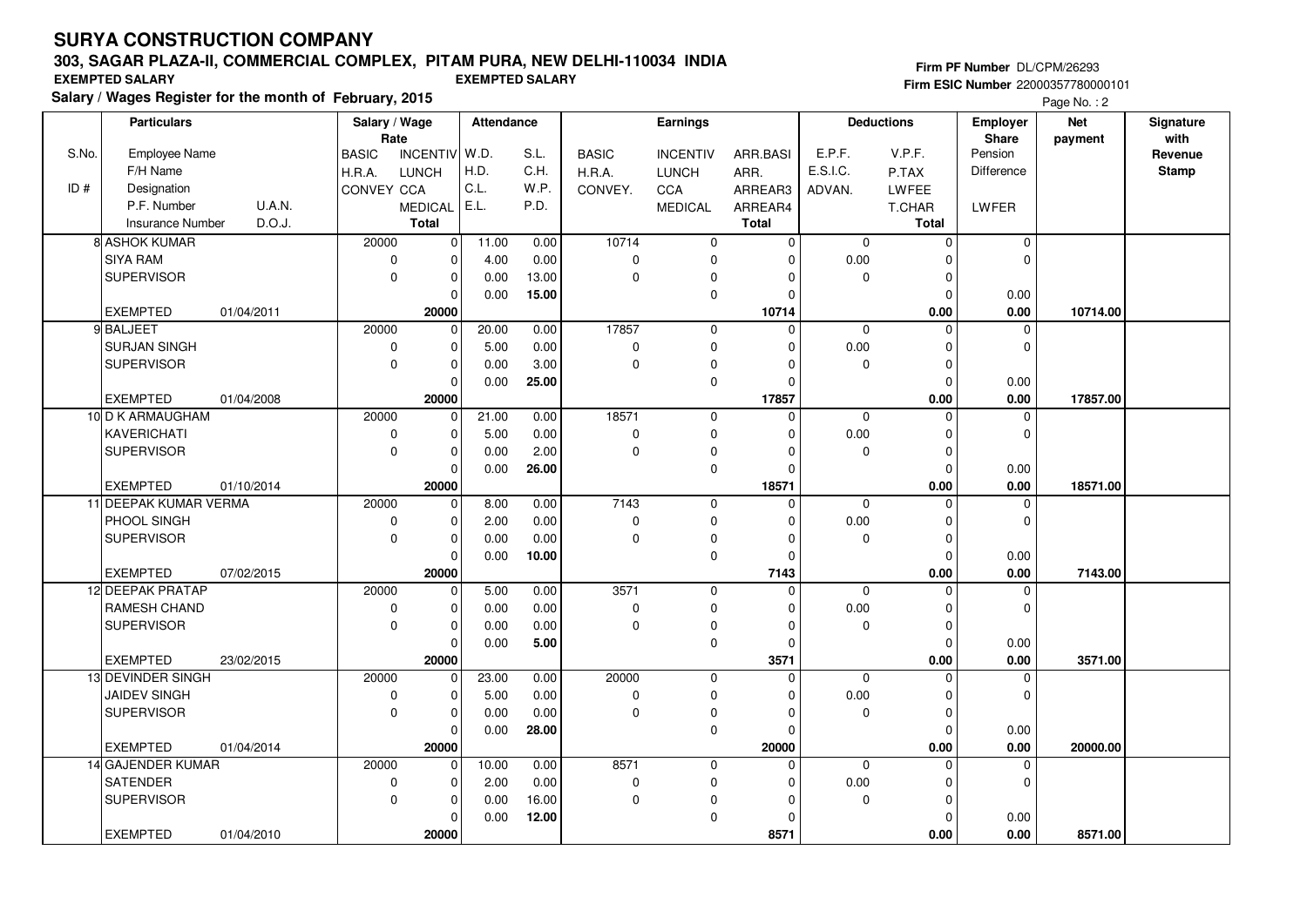# **303, SAGAR PLAZA-II, COMMERCIAL COMPLEX, PITAM PURA, NEW DELHI-110034 INDIA**

**Salary / Wages Register for the month of February, 2015 EXEMPTED SALARY EXEMPTED SALARY**

#### **Firm PF Number** DL/CPM/26293 **Firm ESIC Number** 22000357780000101

|       | <b>Particulars</b>       |            | Salary / Wage        |                | Attendance |       |              | <b>Earnings</b> |                |             | <b>Deductions</b> | <b>Employer</b>         | <b>Net</b> | Signature       |
|-------|--------------------------|------------|----------------------|----------------|------------|-------|--------------|-----------------|----------------|-------------|-------------------|-------------------------|------------|-----------------|
| S.No. | <b>Employee Name</b>     |            | Rate<br><b>BASIC</b> | INCENTIV W.D.  |            | S.L.  | <b>BASIC</b> | <b>INCENTIV</b> | ARR.BASI       | E.P.F.      | V.P.F.            | <b>Share</b><br>Pension | payment    | with<br>Revenue |
|       | F/H Name                 |            | H.R.A.               | <b>LUNCH</b>   | H.D.       | C.H.  | H.R.A.       | <b>LUNCH</b>    | ARR.           | E.S.I.C.    | P.TAX             | Difference              |            | <b>Stamp</b>    |
| ID#   | Designation              |            | CONVEY CCA           |                | C.L.       | W.P.  | CONVEY.      | CCA             | ARREAR3        | ADVAN.      | <b>LWFEE</b>      |                         |            |                 |
|       | P.F. Number              | U.A.N.     |                      | <b>MEDICAL</b> | E.L.       | P.D.  |              | <b>MEDICAL</b>  | ARREAR4        |             | T.CHAR            | LWFER                   |            |                 |
|       | <b>Insurance Number</b>  | D.O.J.     |                      | <b>Total</b>   |            |       |              |                 | <b>Total</b>   |             | <b>Total</b>      |                         |            |                 |
|       | 15 GAURAV ANAND          |            | 20000                | 0              | 9.00       | 0.00  | 7857         | $\mathbf 0$     | $\overline{0}$ | $\mathbf 0$ | $\mathbf 0$       | $\mathbf 0$             |            |                 |
|       | <b>ROHTASH KUMAR</b>     |            | $\mathbf 0$          | $\mathbf 0$    | 2.00       | 0.00  | $\pmb{0}$    | $\mathbf 0$     | 0              | 0.00        | $\Omega$          | $\Omega$                |            |                 |
|       | <b>SUPERVISOR</b>        |            | $\mathbf 0$          | $\mathbf 0$    | 0.00       | 17.00 | $\mathbf 0$  | $\mathbf 0$     | $\Omega$       | $\Omega$    | $\mathbf 0$       |                         |            |                 |
|       |                          |            |                      | $\Omega$       | 0.00       | 11.00 |              | $\mathbf 0$     | $\Omega$       |             | $\overline{0}$    | 0.00                    |            |                 |
|       | <b>EXEMPTED</b>          | 01/10/2014 |                      | 20000          |            |       |              |                 | 7857           |             | 0.00              | 0.00                    | 7857.00    |                 |
|       | 16 HEMANT KUMAR          |            | 20000                | $\mathbf 0$    | 21.00      | 0.00  | 18571        | $\mathbf 0$     | $\mathbf 0$    | $\mathbf 0$ | $\mathbf 0$       | $\mathbf 0$             |            |                 |
|       | <b>KRISHAN KUMAR</b>     |            | $\mathbf 0$          | $\mathbf 0$    | 5.00       | 0.00  | 0            | $\mathbf 0$     | $\Omega$       | 0.00        | 0                 | $\mathbf 0$             |            |                 |
|       | <b>SUPERVISOR</b>        |            | $\Omega$             | $\mathbf 0$    | 0.00       | 2.00  | $\pmb{0}$    | 0               | $\Omega$       | $\Omega$    | $\Omega$          |                         |            |                 |
|       |                          |            |                      | $\mathbf 0$    | 0.00       | 26.00 |              | $\mathbf 0$     | $\Omega$       |             | $\mathbf 0$       | 0.00                    |            |                 |
|       | <b>EXEMPTED</b>          | 01/10/2014 |                      | 20000          |            |       |              |                 | 18571          |             | 0.00              | 0.00                    | 18571.00   |                 |
|       | 17 JAI BHAGWAN PAL       |            | 20000                | $\mathbf 0$    | 14.00      | 0.00  | 12857        | $\mathbf 0$     | $\mathbf 0$    | $\Omega$    | $\mathbf 0$       | $\mathbf 0$             |            |                 |
|       | MEER SINGH PAL           |            | $\mathbf 0$          | $\mathbf 0$    | 4.00       | 0.00  | 0            | $\mathbf 0$     | $\Omega$       | 0.00        | $\mathbf 0$       | $\Omega$                |            |                 |
|       | <b>SUPERVISOR</b>        |            | $\mathbf 0$          | $\mathbf 0$    | 0.00       | 10.00 | $\mathbf 0$  | $\mathbf 0$     | $\Omega$       | 0           | $\mathbf 0$       |                         |            |                 |
|       |                          |            |                      | $\mathbf 0$    | 0.00       | 18.00 |              | $\mathbf 0$     | $\mathbf 0$    |             | $\mathbf 0$       | 0.00                    |            |                 |
|       | <b>EXEMPTED</b>          | 05/01/2015 |                      | 20000          |            |       |              |                 | 12857          |             | 0.00              | 0.00                    | 12857.00   |                 |
|       | 18 JAI SINGH             |            | 20000                | $\mathbf 0$    | 11.00      | 0.00  | 10000        | $\mathbf 0$     | $\Omega$       | $\Omega$    | $\Omega$          | 0                       |            |                 |
|       | <b>BARU RAM</b>          |            | $\mathbf 0$          | $\mathbf 0$    | 3.00       | 0.00  | $\pmb{0}$    | $\mathbf 0$     | $\Omega$       | 0.00        | $\Omega$          | $\Omega$                |            |                 |
|       | <b>SUPERVISOR</b>        |            | $\mathbf 0$          | $\mathbf 0$    | 0.00       | 14.00 | $\pmb{0}$    | 0               | $\Omega$       | 0           | $\mathbf 0$       |                         |            |                 |
|       |                          |            |                      | $\mathbf 0$    | 0.00       | 14.00 |              | $\mathbf 0$     | $\Omega$       |             | $\mathbf 0$       | 0.00                    |            |                 |
|       | <b>EXEMPTED</b>          | 01/04/2012 |                      | 20000          |            |       |              |                 | 10000          |             | 0.00              | 0.00                    | 10000.00   |                 |
|       | 19 JAIHIND KISHORE       |            | 20000                | $\mathbf 0$    | 21.00      | 0.00  | 18571        | $\mathbf 0$     | $\mathbf 0$    | $\mathbf 0$ | $\Omega$          | $\mathbf 0$             |            |                 |
|       | <b>BABU LAL</b>          |            | $\mathbf 0$          | $\mathbf 0$    | 5.00       | 0.00  | $\pmb{0}$    | $\mathbf 0$     | $\Omega$       | 0.00        | $\Omega$          | $\Omega$                |            |                 |
|       | <b>SUPERVISOR</b>        |            | $\mathbf 0$          | $\mathbf 0$    | 0.00       | 2.00  | $\pmb{0}$    | 0               | $\Omega$       | 0           | $\mathbf 0$       |                         |            |                 |
|       |                          |            |                      | $\mathbf 0$    | 0.00       | 26.00 |              | $\mathbf 0$     | $\Omega$       |             | $\mathbf 0$       | 0.00                    |            |                 |
|       | <b>EXEMPTED</b>          | 01/12/2012 |                      | 20000          |            |       |              |                 | 18571          |             | 0.00              | 0.00                    | 18571.00   |                 |
|       | 20 JITENDER SINGH        |            | 20000                | $\mathbf 0$    | 17.00      | 0.00  | 15000        | $\mathbf 0$     | $\Omega$       | $\mathbf 0$ | $\Omega$          | $\mathbf 0$             |            |                 |
|       | PRATAP SINGH             |            | $\pmb{0}$            | $\mathbf 0$    | 4.00       | 0.00  | $\pmb{0}$    | $\pmb{0}$       | $\Omega$       | 0.00        | $\mathbf 0$       | $\Omega$                |            |                 |
|       | <b>SUPERVISOR</b>        |            | $\mathbf 0$          | $\mathbf 0$    | 0.00       | 7.00  | $\mathbf 0$  | $\mathbf 0$     | $\Omega$       | $\mathbf 0$ | $\mathbf 0$       |                         |            |                 |
|       |                          |            |                      | $\mathbf 0$    | 0.00       | 21.00 |              | $\mathbf 0$     | 0              |             | $\mathbf 0$       | 0.00                    |            |                 |
|       | <b>EXEMPTED</b>          | 28/01/2015 |                      | 20000          |            |       |              |                 | 15000          |             | 0.00              | 0.00                    | 15000.00   |                 |
|       | 21 KAUSHAL KUMAR CHEUBEY |            | 20000                | 0              | 16.00      | 0.00  | 14286        | $\mathbf 0$     | $\Omega$       | 0           | $\Omega$          | $\mathbf 0$             |            |                 |
|       | <b>GULAB CHAUBE</b>      |            | $\mathbf 0$          | $\mathbf 0$    | 4.00       | 0.00  | 0            | 0               | $\Omega$       | 0.00        | 0                 | $\mathbf 0$             |            |                 |
|       | <b>SUPERVISOR</b>        |            | $\Omega$             | $\mathbf 0$    | 0.00       | 8.00  | $\mathbf 0$  | 0               | $\Omega$       | $\mathbf 0$ | $\mathbf 0$       |                         |            |                 |
|       |                          |            |                      | $\mathbf 0$    | 0.00       | 20.00 |              | $\pmb{0}$       | 0              |             | $\mathbf 0$       | 0.00                    |            |                 |
|       | <b>EXEMPTED</b>          | 01/10/2014 |                      | 20000          |            |       |              |                 | 14286          |             | 0.00              | 0.00                    | 14286.00   |                 |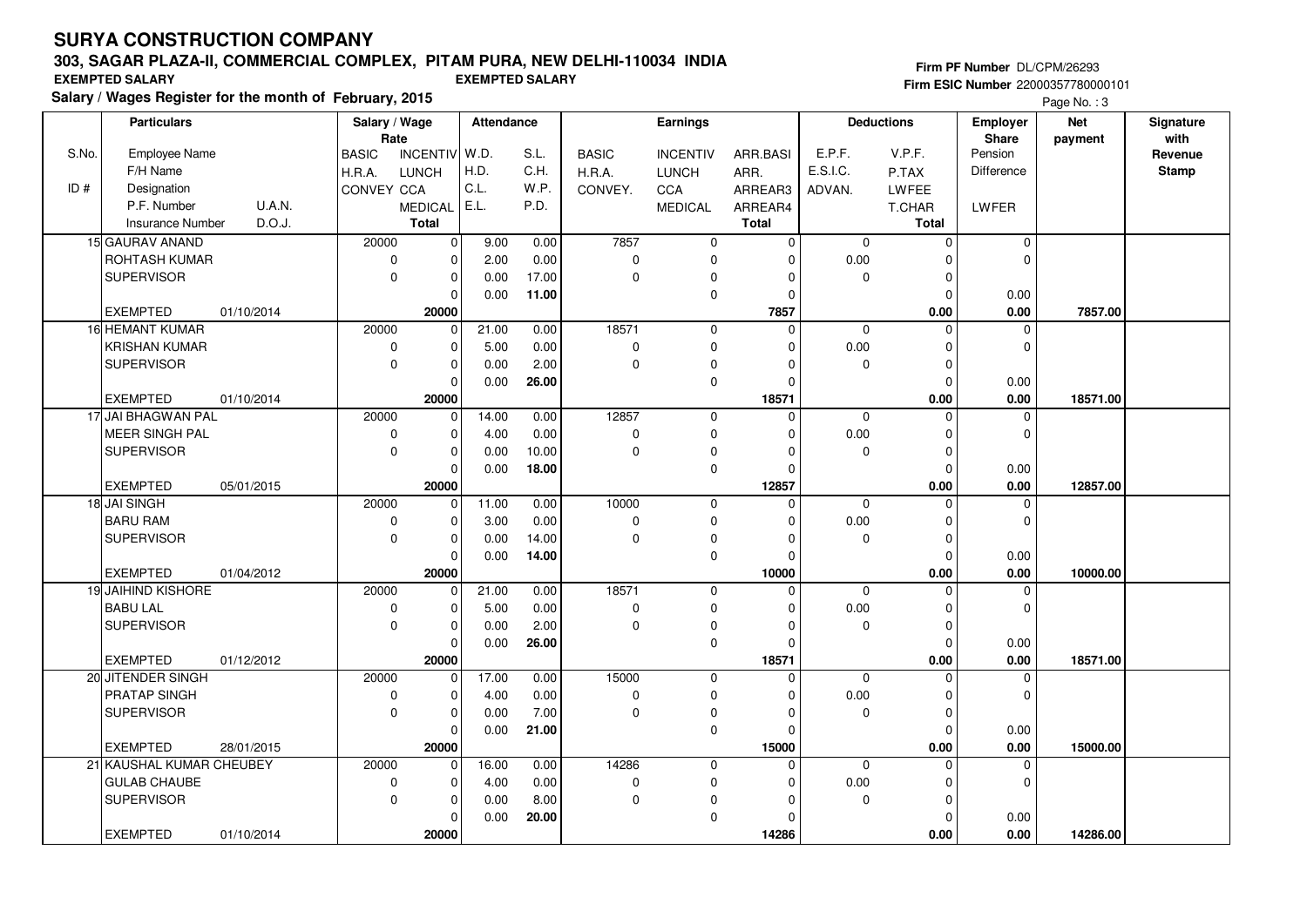# **303, SAGAR PLAZA-II, COMMERCIAL COMPLEX, PITAM PURA, NEW DELHI-110034 INDIA**

**Salary / Wages Register for the month of February, 2015 EXEMPTED SALARY EXEMPTED SALARY**

#### **Firm PF Number** DL/CPM/26293 **Firm ESIC Number** 22000357780000101

|       | <b>Particulars</b><br>Salary / Wage<br>Rate |            | Attendance   |                         |       | Earnings |              |                 | <b>Deductions</b> | Employer<br>Share | <b>Net</b><br>payment | Signature<br>with   |          |              |
|-------|---------------------------------------------|------------|--------------|-------------------------|-------|----------|--------------|-----------------|-------------------|-------------------|-----------------------|---------------------|----------|--------------|
| S.No. | <b>Employee Name</b>                        |            | <b>BASIC</b> | INCENTIV W.D.           |       | S.L.     | <b>BASIC</b> | <b>INCENTIV</b> | ARR.BASI          | E.P.F.            | V.P.F.                | Pension             |          | Revenue      |
|       | F/H Name                                    |            | H.R.A.       | <b>LUNCH</b>            | H.D.  | C.H.     | H.R.A.       | <b>LUNCH</b>    | ARR.              | E.S.I.C.          | P.TAX                 | <b>Difference</b>   |          | <b>Stamp</b> |
| ID#   | Designation                                 |            | CONVEY CCA   |                         | C.L.  | W.P.     | CONVEY.      | CCA             | ARREAR3           | ADVAN.            | LWFEE                 |                     |          |              |
|       | P.F. Number                                 | U.A.N.     |              | MEDICAL                 | E.L.  | P.D.     |              | <b>MEDICAL</b>  | ARREAR4           |                   | T.CHAR                | LWFER               |          |              |
|       | <b>Insurance Number</b>                     | D.O.J.     |              | <b>Total</b>            |       |          |              |                 | <b>Total</b>      |                   | Total                 |                     |          |              |
|       | 22 MAHESH KUMAR                             |            | 20000        | $\mathbf 0$             | 14.00 | 0.00     | 12857        | $\mathbf 0$     | $\mathbf 0$       | $\mathbf 0$       | $\mathbf 0$           | $\mathbf 0$         |          |              |
|       | <b>VIJAY KUMAR</b>                          |            | $\mathbf 0$  | $\mathbf 0$             | 4.00  | 0.00     | $\mathbf 0$  | $\mathbf 0$     | $\Omega$          | 0.00              |                       | $\Omega$            |          |              |
|       | <b>SUPERVISOR</b>                           |            | $\mathbf 0$  | $\mathbf 0$             | 0.00  | 10.00    | $\Omega$     | 0               | $\Omega$          | 0                 | $\Omega$              |                     |          |              |
|       |                                             |            |              | $\mathbf 0$             | 0.00  | 18.00    |              | $\mathbf 0$     |                   |                   | $\Omega$              | 0.00                |          |              |
|       | <b>EXEMPTED</b>                             | 01/10/2014 |              | 20000                   |       |          |              |                 | 12857             |                   | 0.00                  | 0.00                | 12857.00 |              |
|       | 23 MANOJ GOEL                               |            | 20000        | $\mathbf 0$             | 11.00 | 0.00     | 10000        | $\mathbf 0$     | $\mathbf 0$       | 0                 | $\Omega$              | 0                   |          |              |
|       |                                             |            | $\mathbf 0$  | $\mathbf 0$             | 3.00  | 0.00     | $\mathbf 0$  | $\mathbf 0$     |                   | 0.00              | $\Omega$              | $\mathbf 0$         |          |              |
|       | <b>SUPERVISOR</b>                           |            | $\mathbf 0$  | $\mathbf 0$             | 0.00  | 14.00    | $\Omega$     | 0               |                   | 0                 | $\Omega$              |                     |          |              |
|       |                                             |            |              | $\mathbf 0$             | 0.00  | 14.00    |              | $\mathbf 0$     |                   |                   | $\Omega$              | 0.00                |          |              |
|       | <b>EXEMPTED</b>                             | 01/04/2008 |              | 20000                   |       |          |              |                 | 10000             |                   | 0.00                  | 0.00                | 10000.00 |              |
|       | 24 MD IRSHAD AHMAD                          |            | 20000        | $\mathbf 0$             | 23.00 | 0.00     | 20000        | $\mathbf 0$     | $\Omega$          | $\mathbf 0$       | $\Omega$              | 0                   |          |              |
|       | <b>ATAUR RAHMAN</b>                         |            | $\mathbf 0$  | $\mathbf 0$             | 5.00  | 0.00     | $\mathbf 0$  | $\mathbf 0$     |                   | 0.00              | $\Omega$              | $\Omega$            |          |              |
|       | <b>SUPERVISOR</b>                           |            | $\mathbf 0$  | $\mathbf 0$             | 0.00  | 0.00     | $\Omega$     | 0               |                   | $\mathbf 0$       | $\mathbf 0$           |                     |          |              |
|       |                                             |            |              | $\pmb{0}$               | 0.00  | 28.00    |              | $\mathbf 0$     | <sup>0</sup>      |                   | $\Omega$              | 0.00                |          |              |
|       | <b>EXEMPTED</b>                             | 14/01/2015 |              | 20000                   |       |          |              |                 | 20000             |                   | 0.00                  | 0.00                | 20000.00 |              |
|       | 25 MOHD ASIF SAIFI                          |            | 20000        | $\overline{0}$          | 18.00 | 0.00     | 16429        | $\mathbf 0$     | $\Omega$          | $\Omega$          | $\Omega$              | $\mathbf 0$         |          |              |
|       | <b>SIRAZUDDIN</b>                           |            | $\mathbf 0$  | $\pmb{0}$               | 5.00  | 0.00     | $\mathbf 0$  | $\mathbf 0$     |                   | 0.00              | $\Omega$              | $\Omega$            |          |              |
|       | <b>SUPERVISOR</b>                           |            | $\mathbf 0$  | $\mathbf 0$             | 0.00  | 5.00     | $\mathbf 0$  | 0               | <sup>0</sup>      | 0                 | $\Omega$              |                     |          |              |
|       |                                             |            |              | $\mathbf 0$             | 0.00  | 23.00    |              | $\mathbf 0$     | $\Omega$          |                   | $\Omega$              | 0.00                |          |              |
|       | <b>EXEMPTED</b><br>26 NAVEEN GUPTA          | 01/10/2014 | 20000        | 20000<br>$\overline{0}$ | 14.00 | 0.00     | 12857        | $\overline{0}$  | 16429<br>$\Omega$ | $\Omega$          | 0.00<br>$\Omega$      | 0.00<br>$\mathbf 0$ | 16429.00 |              |
|       |                                             |            | $\mathbf 0$  | $\mathbf 0$             | 4.00  | 0.00     | $\mathbf 0$  | $\mathbf 0$     |                   | 0.00              | $\Omega$              | $\mathbf 0$         |          |              |
|       | <b>SUPERVISOR</b>                           |            | $\mathbf 0$  | $\mathbf 0$             | 0.00  | 10.00    | $\mathbf 0$  | 0               | <sup>0</sup>      | 0                 | $\mathbf 0$           |                     |          |              |
|       |                                             |            |              | $\mathbf 0$             | 0.00  | 18.00    |              | 0               | $\Omega$          |                   | $\Omega$              | 0.00                |          |              |
|       | <b>EXEMPTED</b>                             | 05/01/2015 |              | 20000                   |       |          |              |                 | 12857             |                   | 0.00                  | 0.00                | 12857.00 |              |
|       | 27 PAWAN KUMAR                              |            | 20000        | $\mathbf 0$             | 8.00  | 0.00     | 7143         | $\mathbf 0$     | $\Omega$          | $\Omega$          | $\Omega$              | $\mathbf 0$         |          |              |
|       | MANGE RAM                                   |            | 0            | $\mathbf 0$             | 2.00  | 0.00     | $\mathbf 0$  | $\mathbf 0$     | n                 | 0.00              | $\Omega$              | $\Omega$            |          |              |
|       | <b>SUPERVISOR</b>                           |            | $\Omega$     | $\mathbf 0$             | 0.00  | 18.00    | $\Omega$     | 0               | <sup>0</sup>      | $\mathbf 0$       | $\Omega$              |                     |          |              |
|       |                                             |            |              | $\mathbf 0$             | 0.00  | 10.00    |              | 0               | $\Omega$          |                   | $\Omega$              | 0.00                |          |              |
|       | <b>EXEMPTED</b>                             | 01/10/2014 |              | 20000                   |       |          |              |                 | 7143              |                   | 0.00                  | 0.00                | 7143.00  |              |
|       | 28 PRADEEP CHAUHAN                          |            | 20000        | $\mathbf 0$             | 21.00 | 0.00     | 18571        | $\mathbf 0$     | $\Omega$          | $\mathbf 0$       | $\Omega$              | $\mathbf 0$         |          |              |
|       | <b>SAMEY SINGH</b>                          |            | $\pmb{0}$    | $\mathbf 0$             | 5.00  | 0.00     | $\mathbf 0$  | $\mathbf 0$     | $\Omega$          | 0.00              | 0                     | $\mathbf 0$         |          |              |
|       | <b>SUPERVISOR</b>                           |            | $\mathbf 0$  | 0                       | 0.00  | 2.00     | $\Omega$     | $\pmb{0}$       | n                 | 0                 | $\Omega$              |                     |          |              |
|       |                                             |            |              | $\mathbf 0$             | 0.00  | 26.00    |              | $\mathbf 0$     |                   |                   | $\Omega$              | 0.00                |          |              |
|       | <b>EXEMPTED</b>                             | 01/10/2014 |              | 20000                   |       |          |              |                 | 18571             |                   | 0.00                  | 0.00                | 18571.00 |              |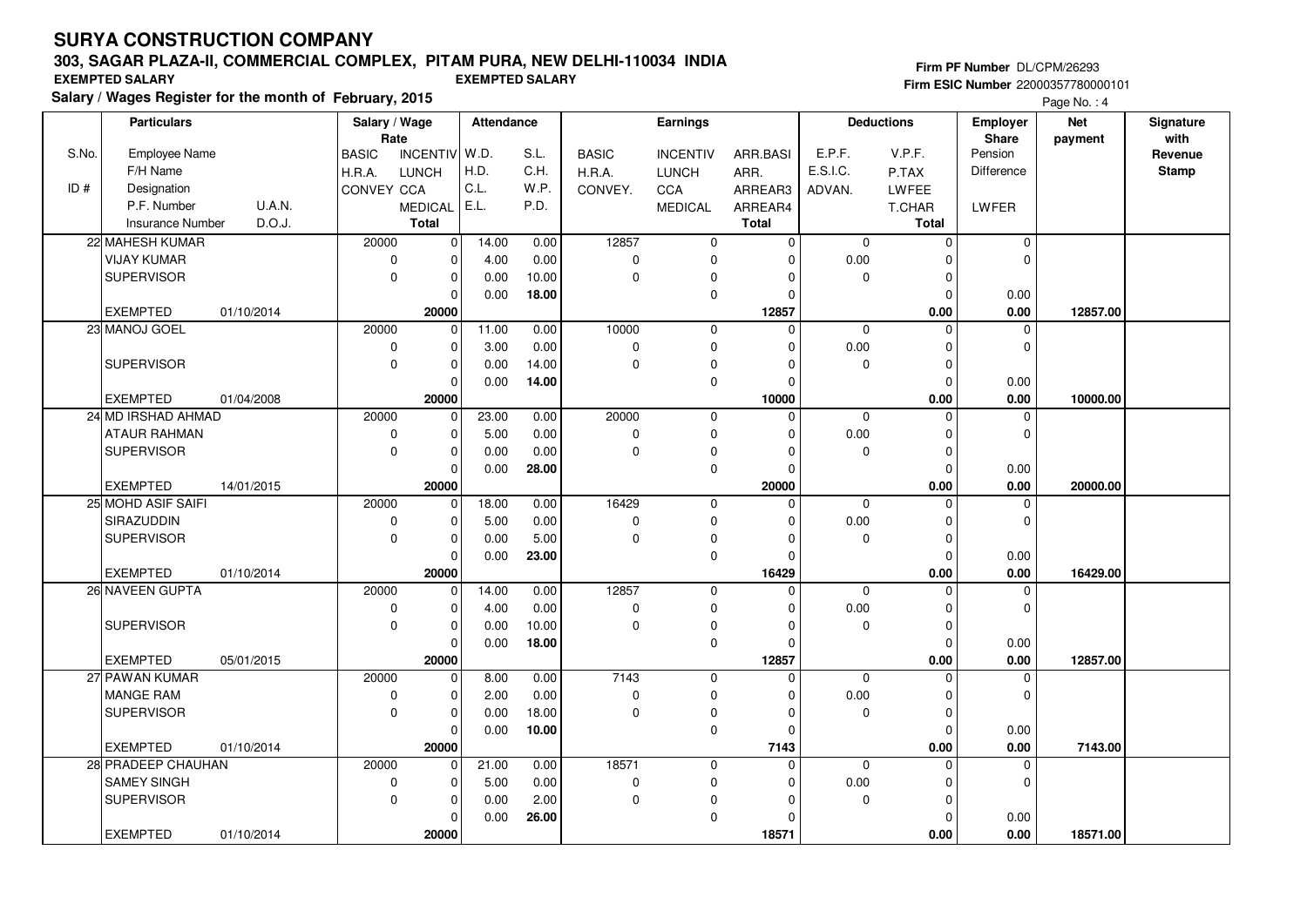## **303, SAGAR PLAZA-II, COMMERCIAL COMPLEX, PITAM PURA, NEW DELHI-110034 INDIA**

**Salary / Wages Register for the month of February, 2015 EXEMPTED SALARY EXEMPTED SALARY**

#### **Firm PF Number** DL/CPM/26293 **Firm ESIC Number** 22000357780000101

|       | <b>Particulars</b>      |            | Salary / Wage<br>Rate |                | Attendance |       |              | Earnings        |              |              | <b>Deductions</b>   | <b>Employer</b><br>Share | <b>Net</b> | Signature<br>with |
|-------|-------------------------|------------|-----------------------|----------------|------------|-------|--------------|-----------------|--------------|--------------|---------------------|--------------------------|------------|-------------------|
| S.No. | Employee Name           |            | <b>BASIC</b>          | INCENTIV W.D.  |            | S.L.  | <b>BASIC</b> | <b>INCENTIV</b> | ARR.BASI     | E.P.F.       | V.P.F.              | Pension                  | payment    | Revenue           |
|       | F/H Name                |            | H.R.A.                | <b>LUNCH</b>   | H.D.       | C.H.  | H.R.A.       | <b>LUNCH</b>    | ARR.         | E.S.I.C.     | P.TAX               | Difference               |            | <b>Stamp</b>      |
| ID#   | Designation             |            | CONVEY CCA            |                | C.L.       | W.P.  | CONVEY.      | CCA             | ARREAR3      | ADVAN.       | LWFEE               |                          |            |                   |
|       | P.F. Number             | U.A.N.     |                       | <b>MEDICAL</b> | E.L.       | P.D.  |              | <b>MEDICAL</b>  | ARREAR4      |              | T.CHAR              | LWFER                    |            |                   |
|       | <b>Insurance Number</b> | D.O.J.     |                       | <b>Total</b>   |            |       |              |                 | <b>Total</b> |              | <b>Total</b>        |                          |            |                   |
|       | 29 PRADEEP SINGH        |            | 20000                 | $\mathbf 0$    | 14.00      | 0.00  | 12857        | 0               | $\mathbf{0}$ | $\mathbf 0$  | $\mathsf{O}\xspace$ | $\pmb{0}$                |            |                   |
|       | H P SINGH               |            | $\mathbf 0$           | $\mathbf 0$    | 4.00       | 0.00  | $\mathbf 0$  | $\mathbf 0$     | $\Omega$     | 0.00         | $\Omega$            | $\mathbf 0$              |            |                   |
|       | <b>SUPERVISOR</b>       |            | $\mathbf 0$           | $\mathbf 0$    | 0.00       | 10.00 | $\pmb{0}$    | $\mathbf 0$     | $\Omega$     | $\mathbf 0$  | $\mathbf 0$         |                          |            |                   |
|       |                         |            |                       | $\Omega$       | 0.00       | 18.00 |              | $\pmb{0}$       | $\Omega$     |              | $\Omega$            | 0.00                     |            |                   |
|       | <b>EXEMPTED</b>         | 01/10/2014 |                       | 20000          |            |       |              |                 | 12857        |              | 0.00                | 0.00                     | 12857.00   |                   |
|       | 30 PRAMOD KUMAR         |            | 20000                 | $\mathbf 0$    | 11.00      | 0.00  | 10000        | $\mathbf 0$     | $\Omega$     | $\mathbf 0$  | $\Omega$            | $\mathbf 0$              |            |                   |
|       | <b>VIDYA RAM</b>        |            | $\mathbf 0$           | $\mathbf 0$    | 3.00       | 0.00  | $\pmb{0}$    | $\mathbf 0$     | $\Omega$     | $0.00\,$     | $\Omega$            | $\mathbf 0$              |            |                   |
|       | SUPERVISOR              |            | $\Omega$              | $\mathbf 0$    | 0.00       | 14.00 | $\pmb{0}$    | $\mathbf 0$     | $\Omega$     | 0            | $\mathbf 0$         |                          |            |                   |
|       |                         |            |                       | $\Omega$       | 0.00       | 14.00 |              | $\mathbf 0$     | $\Omega$     |              | $\mathbf 0$         | 0.00                     |            |                   |
|       | <b>EXEMPTED</b>         | 01/04/2010 |                       | 20000          |            |       |              |                 | 10000        |              | 0.00                | 0.00                     | 10000.00   |                   |
|       | 31 RAJESH               |            | 20000                 | $\mathbf 0$    | 7.00       | 0.00  | 7143         | $\mathbf 0$     | $\mathbf 0$  | $\mathbf 0$  | $\mathbf 0$         | 0                        |            |                   |
|       | <b>PREM PAL</b>         |            | $\mathbf 0$           | $\mathbf 0$    | 3.00       | 0.00  | $\pmb{0}$    | 0               | $\Omega$     | 0.00         | $\mathbf 0$         | $\mathbf 0$              |            |                   |
|       | <b>SUPERVISOR</b>       |            | $\mathbf 0$           | $\mathbf 0$    | 0.00       | 18.00 | $\mathbf 0$  | $\mathbf 0$     | $\Omega$     | 0            | $\mathbf 0$         |                          |            |                   |
|       |                         |            |                       | $\Omega$       | 0.00       | 10.00 |              | $\mathbf 0$     | $\Omega$     |              | $\mathbf 0$         | 0.00                     |            |                   |
|       | <b>EXEMPTED</b>         | 01/04/2008 |                       | 20000          |            |       |              |                 | 7143         |              | 0.00                | 0.00                     | 7143.00    |                   |
|       | 32 RAJESH KUMAR         |            | 20000                 | $\mathbf 0$    | 23.00      | 0.00  | 20000        | $\mathbf 0$     | $\Omega$     | $\mathbf{0}$ | $\Omega$            | $\Omega$                 |            |                   |
|       | DAYANAND                |            | $\mathbf 0$           | $\mathbf 0$    | 5.00       | 0.00  | $\pmb{0}$    | $\mathbf 0$     | $\Omega$     | $0.00\,$     | $\Omega$            | $\mathbf 0$              |            |                   |
|       | <b>SUPERVISOR</b>       |            | $\mathbf 0$           | $\Omega$       | 0.00       | 0.00  | $\pmb{0}$    | $\pmb{0}$       | O            | 0            | $\mathbf 0$         |                          |            |                   |
|       |                         |            |                       | $\Omega$       | 0.00       | 28.00 |              | $\mathbf 0$     | $\Omega$     |              | $\mathbf 0$         | 0.00                     |            |                   |
|       | <b>EXEMPTED</b>         | 01/04/2014 |                       | 20000          |            |       |              |                 | 20000        |              | 0.00                | 0.00                     | 20000.00   |                   |
|       | 33 RAKESH               |            | 20000                 | 0              | 18.00      | 0.00  | 16429        | 0               | $\Omega$     | $\mathbf 0$  | $\Omega$            | $\pmb{0}$                |            |                   |
|       | <b>NAND KISHOR</b>      |            | $\mathbf 0$           | $\Omega$       | 5.00       | 0.00  | $\pmb{0}$    | $\mathbf 0$     | $\Omega$     | 0.00         | $\Omega$            | $\mathbf 0$              |            |                   |
|       | <b>SUPERVISOR</b>       |            | $\mathbf 0$           | $\mathbf 0$    | 0.00       | 5.00  | $\pmb{0}$    | 0               | $\Omega$     | 0            | $\mathbf 0$         |                          |            |                   |
|       |                         |            |                       | $\Omega$       | 0.00       | 23.00 |              | $\mathbf 0$     | $\Omega$     |              | $\mathbf 0$         | 0.00                     |            |                   |
|       | <b>EXEMPTED</b>         | 01/10/2014 |                       | 20000          |            |       |              |                 | 16429        |              | 0.00                | 0.00                     | 16429.00   |                   |
|       | 34 RATAN LAL            |            | 20000                 | $\mathbf 0$    | 14.00      | 0.00  | 12857        | $\mathbf{0}$    | $\Omega$     | $\mathbf 0$  | $\Omega$            | 0                        |            |                   |
|       | <b>SHARIF CHAUDHARY</b> |            | 0                     | $\mathbf 0$    | 4.00       | 0.00  | $\pmb{0}$    | $\mathbf 0$     | $\Omega$     | $0.00\,$     | $\Omega$            | $\mathbf 0$              |            |                   |
|       | <b>SUPERVISOR</b>       |            | $\mathbf 0$           | $\mathbf 0$    | 0.00       | 10.00 | $\mathbf 0$  | 0               | $\Omega$     | $\mathbf 0$  | $\mathbf 0$         |                          |            |                   |
|       |                         |            |                       | $\Omega$       | 0.00       | 18.00 |              | $\mathbf 0$     | $\Omega$     |              | $\mathbf 0$         | 0.00                     |            |                   |
|       | <b>EXEMPTED</b>         | 01/10/2014 |                       | 20000          |            |       |              |                 | 12857        |              | 0.00                | 0.00                     | 12857.00   |                   |
|       | 35 RAVI KUMAR           |            | 20000                 | $\Omega$       | 12.00      | 0.00  | 10714        | $\mathbf 0$     | 0            | $\mathbf 0$  | $\mathbf 0$         | $\Omega$                 |            |                   |
|       | MAHAVEER SINGH          |            | 0                     | $\mathbf 0$    | 3.00       | 0.00  | 0            | 0               | $\Omega$     | 0.00         | $\mathbf 0$         | $\mathbf 0$              |            |                   |
|       | <b>SUPERVISOR</b>       |            | $\mathbf 0$           | $\mathbf 0$    | 0.00       | 13.00 | $\pmb{0}$    | $\mathbf 0$     | $\Omega$     | $\mathbf 0$  | $\mathbf 0$         |                          |            |                   |
|       |                         |            |                       | $\Omega$       | 0.00       | 15.00 |              | $\mathbf 0$     | $\Omega$     |              | $\Omega$            | 0.00                     |            |                   |
|       | <b>EXEMPTED</b>         | 01/10/2014 |                       | 20000          |            |       |              |                 | 10714        |              | 0.00                | 0.00                     | 10714.00   |                   |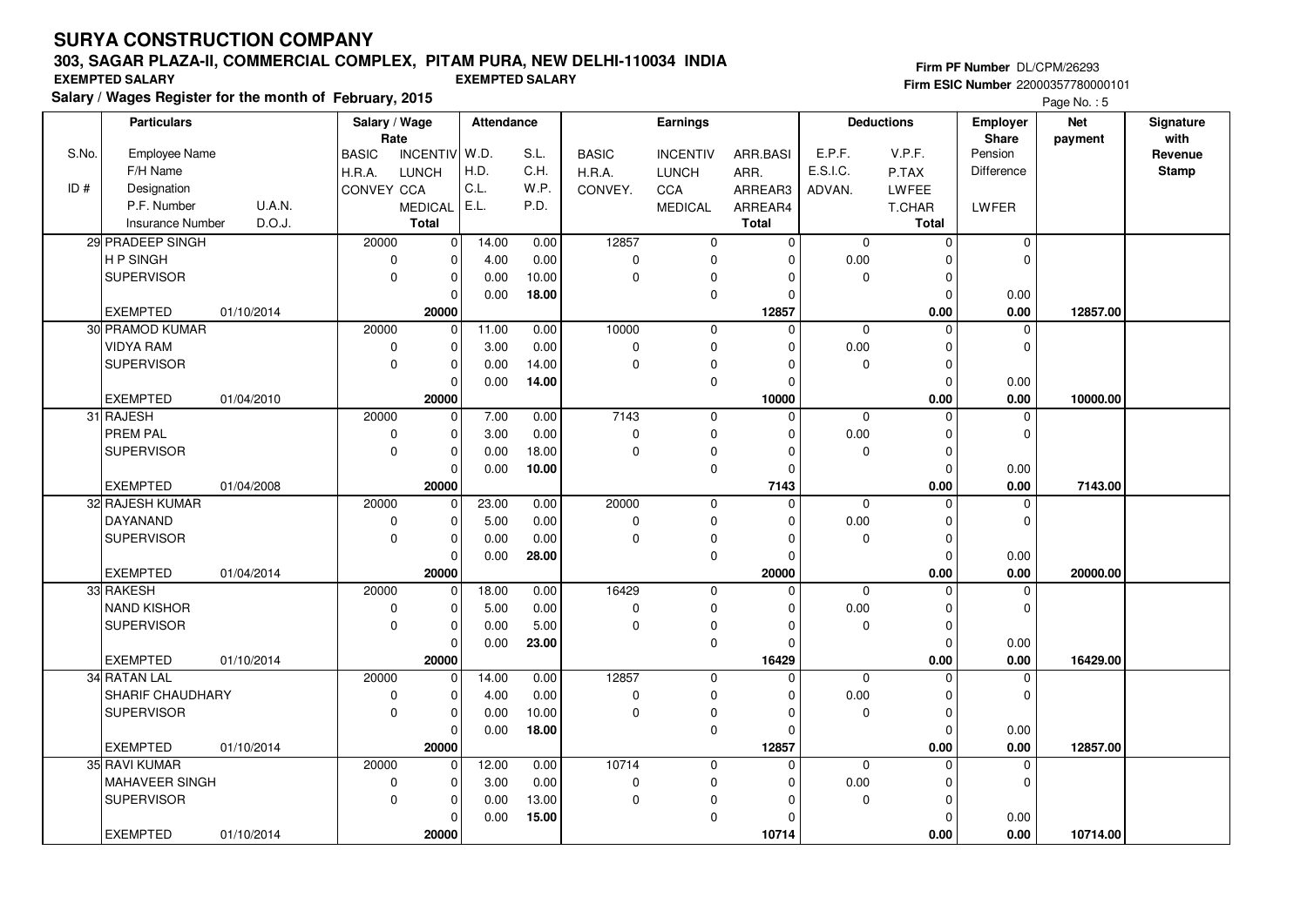## **303, SAGAR PLAZA-II, COMMERCIAL COMPLEX, PITAM PURA, NEW DELHI-110034 INDIA**

**Salary / Wages Register for the month of February, 2015 EXEMPTED SALARY EXEMPTED SALARY**

#### **Firm PF Number** DL/CPM/26293 **Firm ESIC Number** 22000357780000101

|       | <b>Particulars</b>      |            |                        | Salary / Wage<br>Rate |       | Attendance |                        | <b>Earnings</b>                 |                  | <b>Deductions</b> |              | <b>Employer</b>   | <b>Net</b> | Signature               |
|-------|-------------------------|------------|------------------------|-----------------------|-------|------------|------------------------|---------------------------------|------------------|-------------------|--------------|-------------------|------------|-------------------------|
| S.No. | <b>Employee Name</b>    |            |                        | <b>INCENTIV</b>       | W.D.  | S.L.       |                        |                                 |                  | E.P.F.            | V.P.F.       | Share<br>Pension  | payment    | with                    |
|       | F/H Name                |            | <b>BASIC</b><br>H.R.A. | <b>LUNCH</b>          | H.D.  | C.H.       | <b>BASIC</b><br>H.R.A. | <b>INCENTIV</b><br><b>LUNCH</b> | ARR.BASI<br>ARR. | E.S.I.C.          | P.TAX        | <b>Difference</b> |            | Revenue<br><b>Stamp</b> |
| ID#   | Designation             |            | CONVEY CCA             |                       | C.L.  | W.P.       | CONVEY.                | <b>CCA</b>                      | ARREAR3          | ADVAN.            | LWFEE        |                   |            |                         |
|       | P.F. Number             | U.A.N.     |                        | <b>MEDICAL</b>        | E.L.  | P.D.       |                        | <b>MEDICAL</b>                  | ARREAR4          |                   | T.CHAR       | LWFER             |            |                         |
|       | <b>Insurance Number</b> | D.O.J.     |                        | <b>Total</b>          |       |            |                        |                                 | <b>Total</b>     |                   | <b>Total</b> |                   |            |                         |
|       | 36 RAVI KUMAR           |            | 20000                  | $\mathbf 0$           | 21.00 | 0.00       | 18571                  | 0                               | $\mathbf 0$      | $\mathbf 0$       | $\mathbf 0$  | $\mathbf 0$       |            |                         |
|       | <b>DHARAM SINGH</b>     |            | $\mathbf 0$            | $\Omega$              | 5.00  | 0.00       | $\mathbf 0$            | $\Omega$                        | $\Omega$         | 0.00              | $\Omega$     | $\Omega$          |            |                         |
|       | <b>SUPERVISOR</b>       |            | $\mathbf 0$            | $\mathbf 0$           | 0.00  | 2.00       | $\Omega$               | $\Omega$                        | $\Omega$         | $\Omega$          | $\Omega$     |                   |            |                         |
|       |                         |            |                        | $\Omega$              | 0.00  | 26.00      |                        | $\mathbf 0$                     | $\Omega$         |                   | $\Omega$     | 0.00              |            |                         |
|       | <b>EXEMPTED</b>         | 01/10/2014 |                        | 20000                 |       |            |                        |                                 | 18571            |                   | 0.00         | 0.00              | 18571.00   |                         |
|       | 37 SANDEEP GIRI         |            | 20000                  | $\mathbf 0$           | 3.00  | 0.00       | 2143                   | $\mathbf 0$                     | $\Omega$         | $\mathbf 0$       | $\mathbf 0$  | 0                 |            |                         |
|       | <b>MANNI GIRI</b>       |            | 0                      | $\mathbf 0$           | 0.00  | 0.00       | 0                      | 0                               | O                | 0.00              | $\mathbf 0$  | 0                 |            |                         |
|       | <b>SUPERVISOR</b>       |            | $\Omega$               | $\mathbf 0$           | 0.00  | 0.00       | 0                      | $\mathbf 0$                     | $\Omega$         | $\Omega$          | $\Omega$     |                   |            |                         |
|       |                         |            |                        | 0                     | 0.00  | 3.00       |                        | 0                               | $\Omega$         |                   | $\Omega$     | 0.00              |            |                         |
|       | <b>EXEMPTED</b>         | 26/02/2015 |                        | 20000                 |       |            |                        |                                 | 2143             |                   | 0.00         | 0.00              | 2143.00    |                         |
|       | 38 SATISH KUMAR         |            | 20000                  | $\mathbf 0$           | 10.00 | 0.00       | 8571                   | $\mathbf 0$                     | $\mathbf 0$      | $\mathbf 0$       | $\mathbf 0$  | $\mathbf 0$       |            |                         |
|       | <b>SURESH KUMAR</b>     |            | $\mathbf 0$            | $\mathbf 0$           | 2.00  | 0.00       | 0                      | $\mathbf 0$                     | O                | 0.00              | $\Omega$     | $\mathbf 0$       |            |                         |
|       | <b>SUPERVISOR</b>       |            | $\mathbf 0$            | $\mathbf 0$           | 0.00  | 16.00      | $\Omega$               | $\mathbf 0$                     | $\Omega$         | $\Omega$          | $\mathbf 0$  |                   |            |                         |
|       |                         |            |                        | $\mathbf 0$           | 0.00  | 12.00      |                        | 0                               | $\Omega$         |                   | $\Omega$     | 0.00              |            |                         |
|       | <b>EXEMPTED</b>         | 01/04/2012 |                        | 20000                 |       |            |                        |                                 | 8571             |                   | 0.00         | $0.00\,$          | 8571.00    |                         |
|       | 39 SATYAWAN MOR         |            | 20000                  | 0                     | 17.00 | 0.00       | 15000                  | $\mathbf 0$                     | $\Omega$         | $\mathbf 0$       | $\Omega$     | $\mathbf 0$       |            |                         |
|       | <b>BHUNDU RAM</b>       |            | $\mathbf 0$            | $\mathbf 0$           | 4.00  | 0.00       | 0                      | $\mathbf 0$                     | O                | 0.00              | $\Omega$     | 0                 |            |                         |
|       | <b>SUPERVISOR</b>       |            | $\mathbf 0$            | $\mathbf 0$           | 0.00  | 7.00       | $\mathbf 0$            | 0                               | 0                | $\mathbf 0$       | $\mathbf 0$  |                   |            |                         |
|       |                         |            |                        | 0                     | 0.00  | 21.00      |                        | 0                               | $\Omega$         |                   | $\mathbf 0$  | 0.00              |            |                         |
|       | <b>EXEMPTED</b>         | 01/10/2014 |                        | 20000                 |       |            |                        |                                 | 15000            |                   | 0.00         | 0.00              | 15000.00   |                         |
|       | 40 SHRIBHAGWAN          |            | 20000                  | $\mathbf 0$           | 22.00 | 0.00       | 19286                  | $\mathbf 0$                     | $\Omega$         | $\Omega$          | $\Omega$     | $\mathbf 0$       |            |                         |
|       | KAPOOR CHAND SAH        |            | 0                      | $\mathbf{0}$          | 5.00  | 0.00       | 0                      | 0                               | 0                | $0.00\,$          | $\Omega$     | $\mathbf 0$       |            |                         |
|       | <b>SUPERVISOR</b>       |            | $\mathbf 0$            | $\mathbf 0$           | 0.00  | 1.00       | $\mathbf 0$            | 0                               | $\Omega$         | $\mathbf 0$       | $\mathbf 0$  |                   |            |                         |
|       |                         |            |                        | 0                     | 0.00  | 27.00      |                        | $\mathbf 0$                     | $\Omega$         |                   | $\Omega$     | 0.00              |            |                         |
|       | <b>EXEMPTED</b>         | 01/10/2014 |                        | 20000                 |       |            |                        |                                 | 19286            |                   | 0.00         | $0.00\,$          | 19286.00   |                         |
|       | 41 SUMIT CHANDEL        |            | 20000                  | $\Omega$              | 23.00 | 0.00       | 20000                  | $\mathbf 0$                     | $\Omega$         | $\mathbf{0}$      | $\Omega$     | $\mathbf 0$       |            |                         |
|       | H S CHANDEL             |            | $\mathbf 0$            | 0                     | 5.00  | 0.00       | 0                      | 0                               | $\Omega$         | 0.00              | $\mathbf 0$  | 0                 |            |                         |
|       | <b>SUPERVISOR</b>       |            | $\mathbf 0$            | $\mathbf 0$           | 0.00  | 0.00       | $\mathbf 0$            | $\mathbf 0$                     | 0                | $\mathbf 0$       | $\mathbf 0$  |                   |            |                         |
|       |                         |            |                        | $\Omega$              | 0.00  | 28.00      |                        | $\mathbf 0$                     | O                |                   | $\Omega$     | 0.00              |            |                         |
|       | <b>EXEMPTED</b>         | 28/01/2015 |                        | 20000                 |       |            |                        |                                 | 20000            |                   | 0.00         | 0.00              | 20000.00   |                         |
|       | 42 SUNIL KUMAR          |            | 20000                  | $\mathbf 0$           | 8.00  | 0.00       | 7857                   | $\mathbf 0$                     | $\Omega$         | $\mathbf 0$       | $\Omega$     | $\mathbf 0$       |            |                         |
|       | SUBE SINGH              |            | $\mathbf 0$            | 0                     | 3.00  | 0.00       | 0                      | 0                               | $\Omega$         | 0.00              | $\mathbf 0$  | 0                 |            |                         |
|       | <b>SUPERVISOR</b>       |            | 0                      | $\mathbf 0$           | 0.00  | 17.00      | $\pmb{0}$              | $\Omega$                        | 0                | $\mathbf 0$       | $\Omega$     |                   |            |                         |
|       |                         |            |                        | $\Omega$              | 0.00  | 11.00      |                        | 0                               | $\Omega$         |                   | $\Omega$     | 0.00              |            |                         |
|       | <b>EXEMPTED</b>         | 01/04/2008 |                        | 20000                 |       |            |                        |                                 | 7857             |                   | 0.00         | 0.00              | 7857.00    |                         |